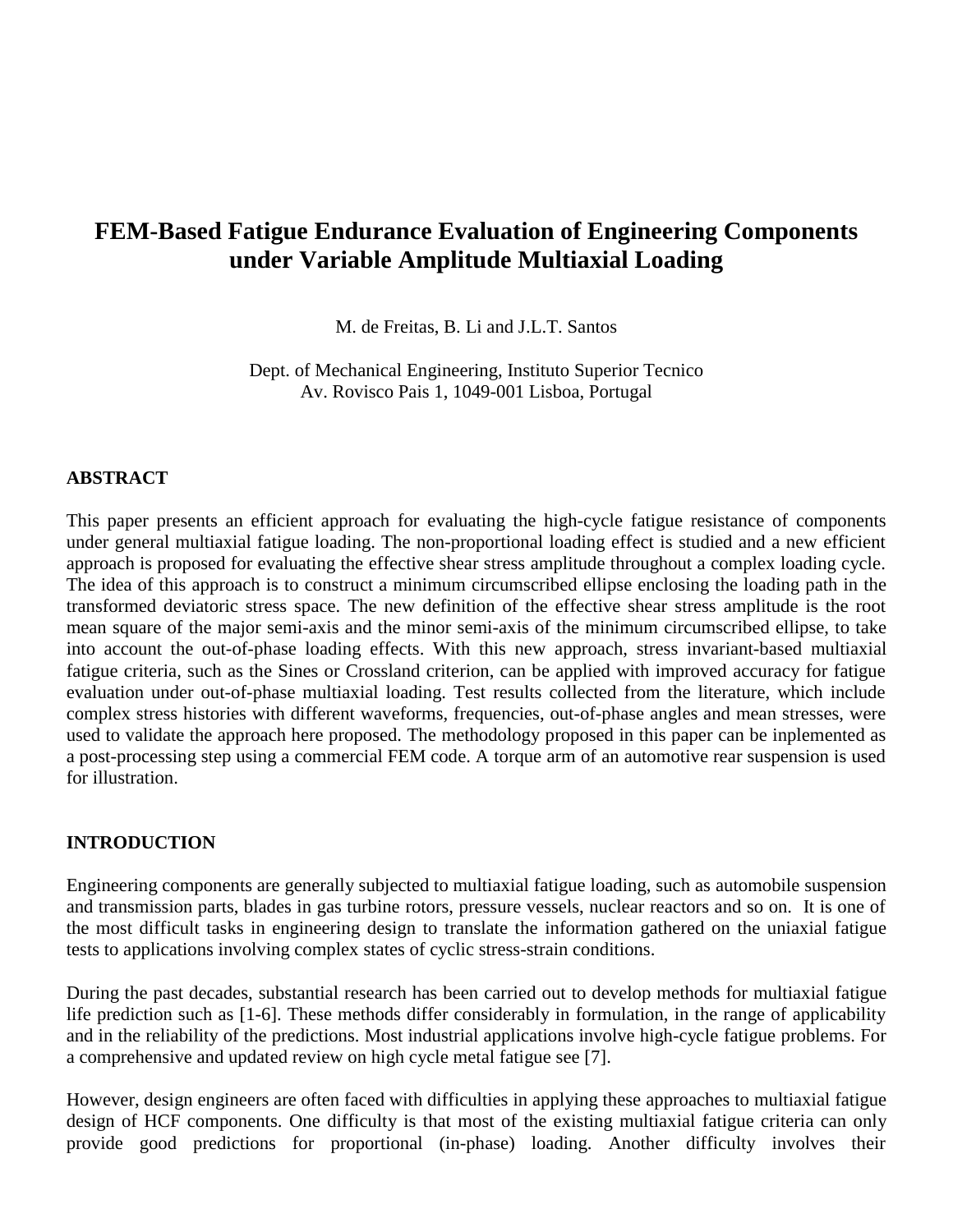implementation for general complex multiaxial fatigue loading. In the pre-design stage and computer aided optimum design of components, efficient and easy-to-use methodologies are required for multiaxial crack initiation life prediction of components under general service loading.

Among current multiaxial fatigue criteria, stress invariant-based criteria, such as the Sines [*8*] and the Crossland [*9*] criterion, are attractive for engineering design of HCF components due to easy-to-use. They can provide good predictions for proportional loads with mean stress effects. However, they are not conservative for general complex multiaxial fatigue loading [*10*].

In this paper, non-proportional fatigue loading effects are considered and a new approach is proposed for evaluating the effective shear stress amplitude and mean value throughout a complex loading cycle. An efficient numerical algorithm is developed for implementing the proposed approach. Then, the Sines and Crossland criteria are extended to fatigue evaluation under general complex multiaxial loading. Finally, multiaxial fatigue test results collected from the literature, which include complex stress histories with different waveforms, frequencies, out-of-phase angles and mean stresses, are used for validating the developed approach. The proposed approach and the implemented procedure is illustrated through the example of a torque arm of an automotive rear suspension.

# **EFFECT OF NON-PROPORTIONAL MULTIAXIAL LOADING ON FATIGUE ENDURANCE**

General service loading of engineering components can be grouped in two categories: proportional and nonproportional loading. Proportional loading causes local stress states with fixed principal directions and constant ratios of the principal stresses fixed during the loading cycle. Non-proportional loading causes local stress states with principal directions and/or the ratios of the principal stresses varying with time during the loading cycle.

The effect of non-proportional multiaxial loading on the fatigue resistance of components has become an important topic of study. Although experimental results from non-proportional loading are limited, test results revealed the detrimental effect of non-proportional loading on fatigue endurance. For example, two typical load cases were tested by Heidenreich *et. al* [11]. In the first load case, an alternating normal stress  $\sigma_x$ occurs in combination with an alternating shear stress  $\sigma_{xy}$  with a phase shift of 90°, and in the second load case a pulsating normal stress  $\sigma_{xx}$  acts together with a compressive pulsating normal stress  $\sigma_{yy}$ . These two load cases have the same principal stress-time history [5]. In accordance with the classical multiaxial criteria, such as the von Mises criterion or the Tresca criterion, the same equivalent stresses are calculated in both load cases, which means that the same fatigue damage would be predicted by these classical multiaxial criteria. However, the fatigue damages caused by these two load cases are very different as verified by experiments [11].

The main difference between the two load cases is that load case 2 is proportional loading, whereas load case 1 is non-proportional loading due to the variation of the principal directions. In the transformed deviatoric stress space, the load path of case 1 becomes an ellipse due to the variation of the principal directions, whereas the load path of case 2 is a rectilinear line due to the unvaried principal direction [*12*]. This shows the necessity to consider carefully the non-proportional loading effect in the multiaxial fatigue design.

# **THE MINIMUM CIRCUMSCRIBED ELLIPSE APPROACH**

For multiaxial fatigue analysis, it is an essential and difficult task to evaluate the shear stress amplitude and mean value under complex multiaxial loading histories. There are three existing approaches [*6*]. They are the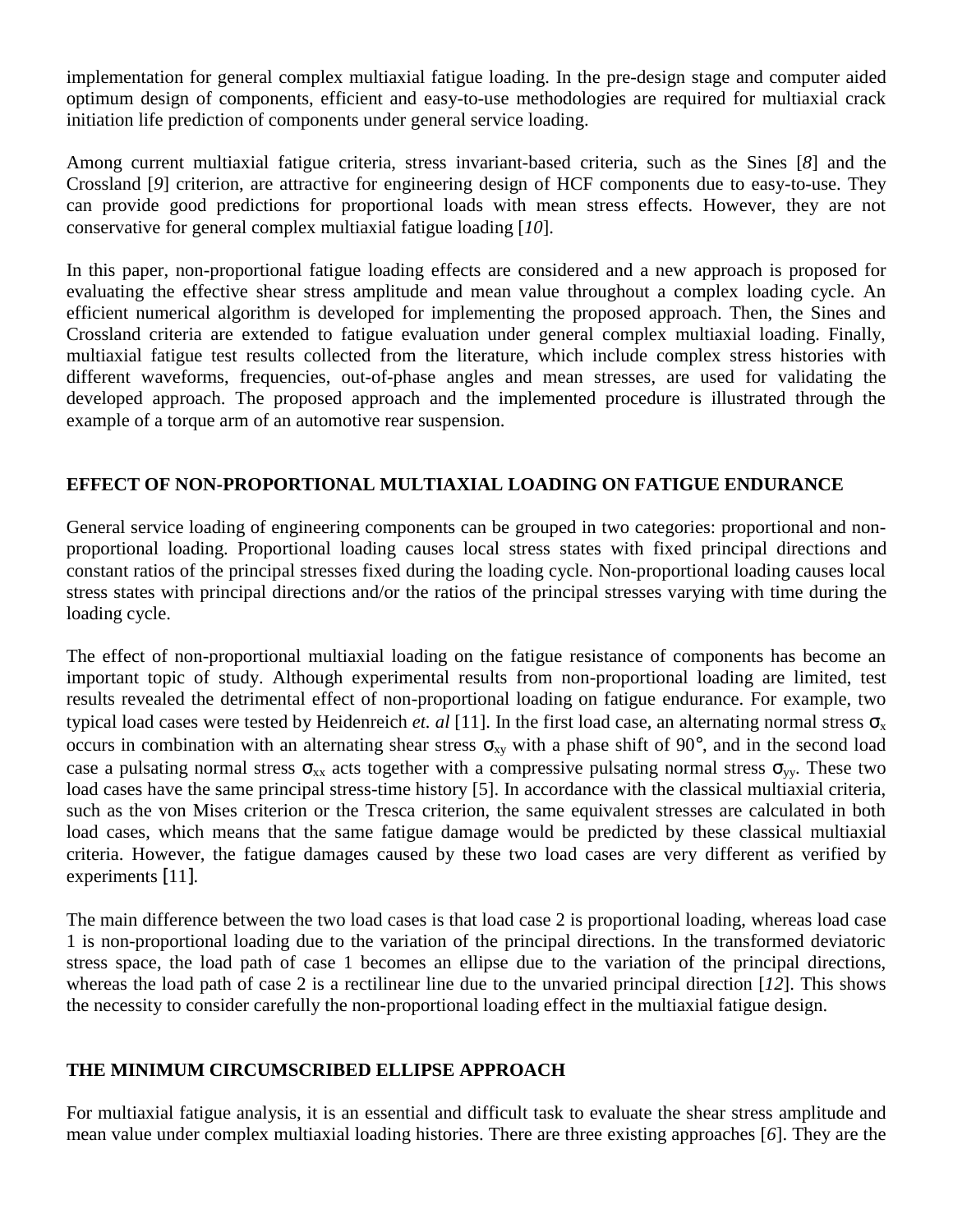longest projection, the longest chord and the minimum circumscribed circle methods as shown in Fig. 1, where  $\tau_{a1}$ ,  $\tau_{a2}$  and  $\tau_{a3}$  represent the shear stress amplitude obtained by these three methods respectively. A common weakness of these methods is that they can not differentiate the proportional and non-proportional loading paths.

A new approach, called the minimum circumscribed ellipse approach, is here proposed to account for the non-proportional loading effect. The idea is to construct a minimum circumscribed ellipse that can enclose the whole loading path throughout a loading block. The graphical representation of the new method and the relation with the minimum circumscribed circle approach [*6*] is illustrated in Fig. 2. Rather than defining  $\tau_a = R_a$  by the minimum circumscribed circle approach, a new definition of  $\tau_a = \sqrt{R_a^2 + R_b^2}$  is proposed [*13*-14], where  $R_a$  and  $R_b$  are the lengths of the major semi-axis and the minor semi-axis of the minimum circumscribed ellipse respectively. The important advantage of this new approach is that it can take into account the non-proportional loading effects in an easy way. As shown in Fig. 2, for the general nonproportional loading path 1, the shear stress amplitude is defined as  $\tau_a = \sqrt{R_a^2 + R_b^2}$ . For the rectilinear loading path 2, it is defined as  $\tau_a = R_a$ , since  $R_b$  is equal to zero for loading path 2 (in-phase loading case).

#### **IMPLEMENTATION OF THE MINIMUM CIRCUMSCRIBED ELLIPSE APPROACH**

#### *Synchnorous Sinusoidal Stress Histories*

If the local stress-time histories are synchronous sinusoidal waveforms, the corresponding loading path is an ellipse in the transformed deviatoric stress space. The minimum circumscribed ellipse is just the loading path curve. The lengths of the major semi-axis  $R_a$  and the minor semi-axis  $R_b$  can be solved analytically [12]. As an example, consider the load case with stress components expressed as:

$$
\sigma_{xx} = \sigma_{x,a} \sin(\omega t) + \sigma_{x,m}
$$
  
\n
$$
\sigma_{yy} = \sigma_{y,a} \sin(\omega t - \beta) + \sigma_{y,m}
$$
  
\n
$$
\sigma_{xy} = \sigma_{xy,a} \sin(\omega t - \gamma) + \sigma_{xy,m}
$$
\n(1)

The new definition of the shear stress amplitude in the transformed deviatoric stress space can be expressed in the analytical formulations:

$$
\tau_a = \sqrt{R_a^2 + R_b^2} = \sqrt{\frac{\sigma_{x,a}^2 + \sigma_{y,a}^2 - \sigma_{x,a}\sigma_{y,a}\cos\beta}{3} + \sigma_{xy,a}^2 + \frac{\sigma_{y,a}^2 \sin^2\beta}{4\sqrt{1 + H^2}}}
$$
(2)

where

$$
H = \frac{B+D}{A+C} \tag{3}
$$

$$
A = \frac{2\sigma_{x,a}^2 - 2\sigma_{x,a}\sigma_{y,a}\cos(\beta) + 0.5\sigma_{y,a}^2\cos(2\beta)}{3}
$$
(4)

$$
B = \frac{2\sigma_{x,a}\sigma_{y,a}\sin(\beta) - \sigma_{y,a}^2\sin(\beta)\cos(\beta)}{3}
$$
 (5)

$$
C = 2\sigma_{xy,a}^2 \cos(2\gamma) + 0.5\sigma_{y,a}^2 \cos(2\beta)
$$
 (6)

$$
D = 2\sigma_{xy,a}^2 \sin(2\gamma) + 0.5\sigma_{y,a}^2 \sin(2\beta)
$$
\n<sup>(7)</sup>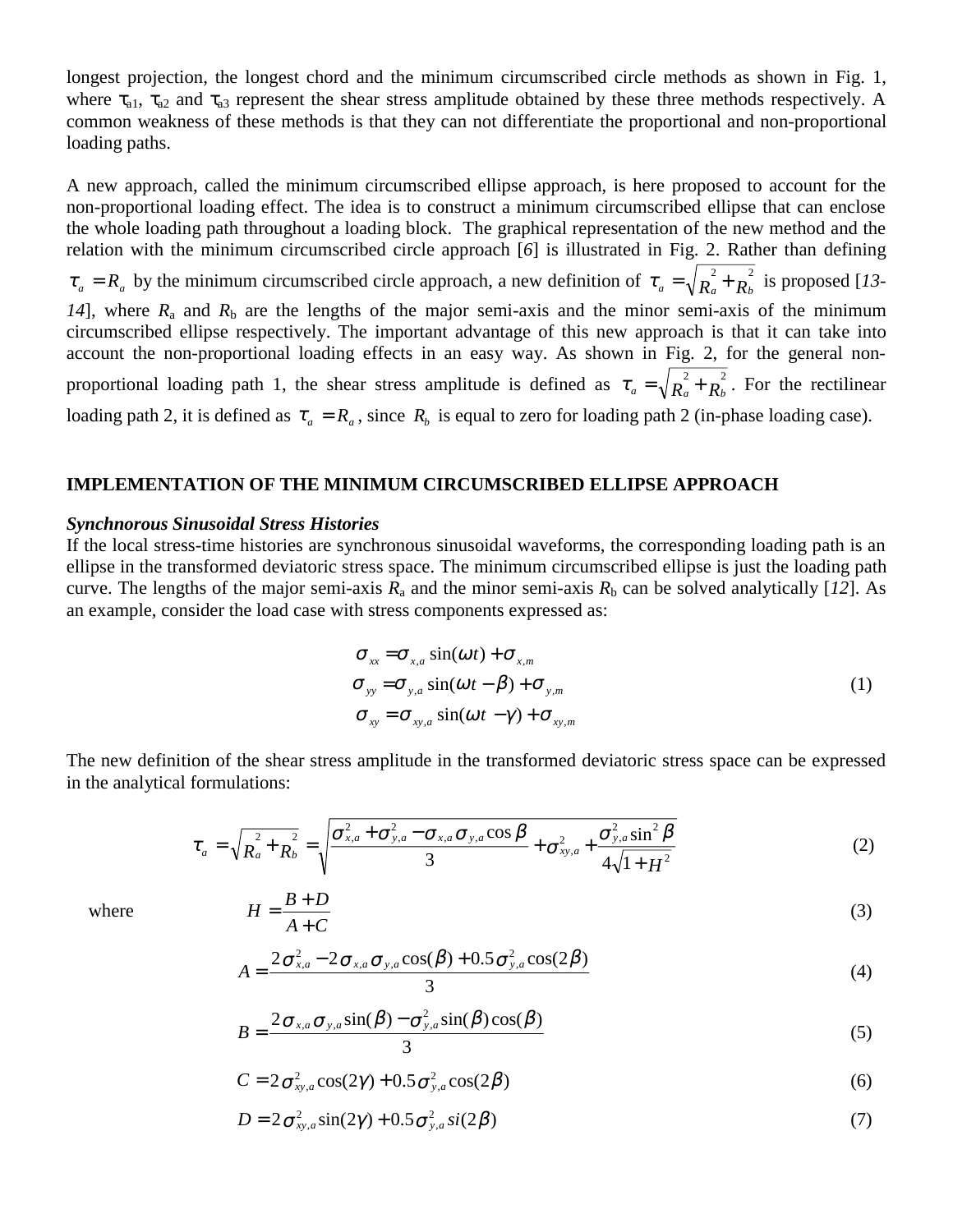### *General Complex Stress Histories*

For general irregular stress histories, it is a difficult problem to find the minimum circumscribed ellipse enclosing the whole loading path  $\psi'$  during a loading block, if solved by usual analytical methods. An efficient approach using the numerical mathematical programming method is developed to solve this problem [ $12-14$ ]. To find the center point co-ordinates  $w^*$ , the major semi-axis  $R_a$  and the minor semi-axis  $R_b$  of the minimum circumscribed ellipse (see Fig. 2), a sequential linear programming optimizer in conjunction with the simplex method [15] is employed efficiently. Then, the new definition of the shear stress amplitude can be calculated as  $\tau_a = \sqrt{R_a^2 + R_b^2}$ .

### **A FEM-BASED PROCEDURE FOR MULTIAXIAL FATIGUE LIFE PREDICTION**

The computation of the fatigue life of a component consists of two parts: dynamic stress computation and fatigue life prediction. Dynamic stress histories can be obtained either from experiment (mounting sensors or transducers on a physical component) or from simulation. The simulation-based approach consists of performing finite element analyses of the component using applied component loads. Then, the fatigue life prediction can be carried out as a post-processor.

The new approach for evaluating the effective shear stress amplitude throughout a loading cycle makes it possible to extend the Sines or the Crossland multiaxial fatigue criteria for finite fatigue life prediction under general multiaxial loading. After computing the local stress-time histories at critical component locations by the finite element method, the multiaxial fatigue evaluation procedure can be followed as:

*1. Compute the Hydrostatic and Deviatoric Stresses*

Split the stress tensor  $\sigma(t)$  into its deviatoric and spherical parts:

$$
\mathbf{G}(t) = \mathbf{G}'(t) + \frac{1}{3}tr(\mathbf{G}(t))\mathbf{I}
$$
\n(8)

where  $tr(G(t))$  is the first stress invariant given by

$$
tr(\mathbf{\tilde{6}}(t)) = (\sigma_{xx}(t) + \sigma_{yy}(t) + \sigma_{zz}(t))
$$
\n(9)

The stress deviator  $\sigma'(t)$  is computed as:

$$
\sigma'(t) = \begin{pmatrix}\n\frac{2\sigma_{xx} - \sigma_{yy} - \sigma_{zz}}{3} & \sigma_{xy} & \sigma_{xz} \\
\sigma_{yx} & \frac{2\sigma_{yy} - \sigma_{xx} - \sigma_{zz}}{3} & \sigma_{yz} \\
\sigma_{zx} & \sigma_{zy} & \frac{2\sigma_{zz} - \sigma_{xx} - \sigma_{yy}}{3}\n\end{pmatrix}
$$
\n(10)

For a cyclic loading, the hydrostatic stress  $P_H(t)$  is a periodic scalar function. Its maximum value is:

$$
P_{H,\max} = \frac{1}{3} \max\{tr(\sigma(t))\} \tag{11}
$$

For example, the maximum hydrostatic stress  $P_{H,\text{max}}$  during a loading cycle of synchronous sinusoidal out-ofphase stresses Eq. 1 can be calculated analytically as:

$$
P_{H,\max} = \frac{1}{3} \left[ \sqrt{\sigma_{x,a}^2 + \sigma_{y,a}^2 + 2 \sigma_{x,a} \sigma_{y,a} \cos \beta} + \left( \sigma_{x,m} + \sigma_{y,m} \right) \right]
$$
(12)

*2. Transform the Stress Deviator* σ′(t) *to Reduced Euclidean Space*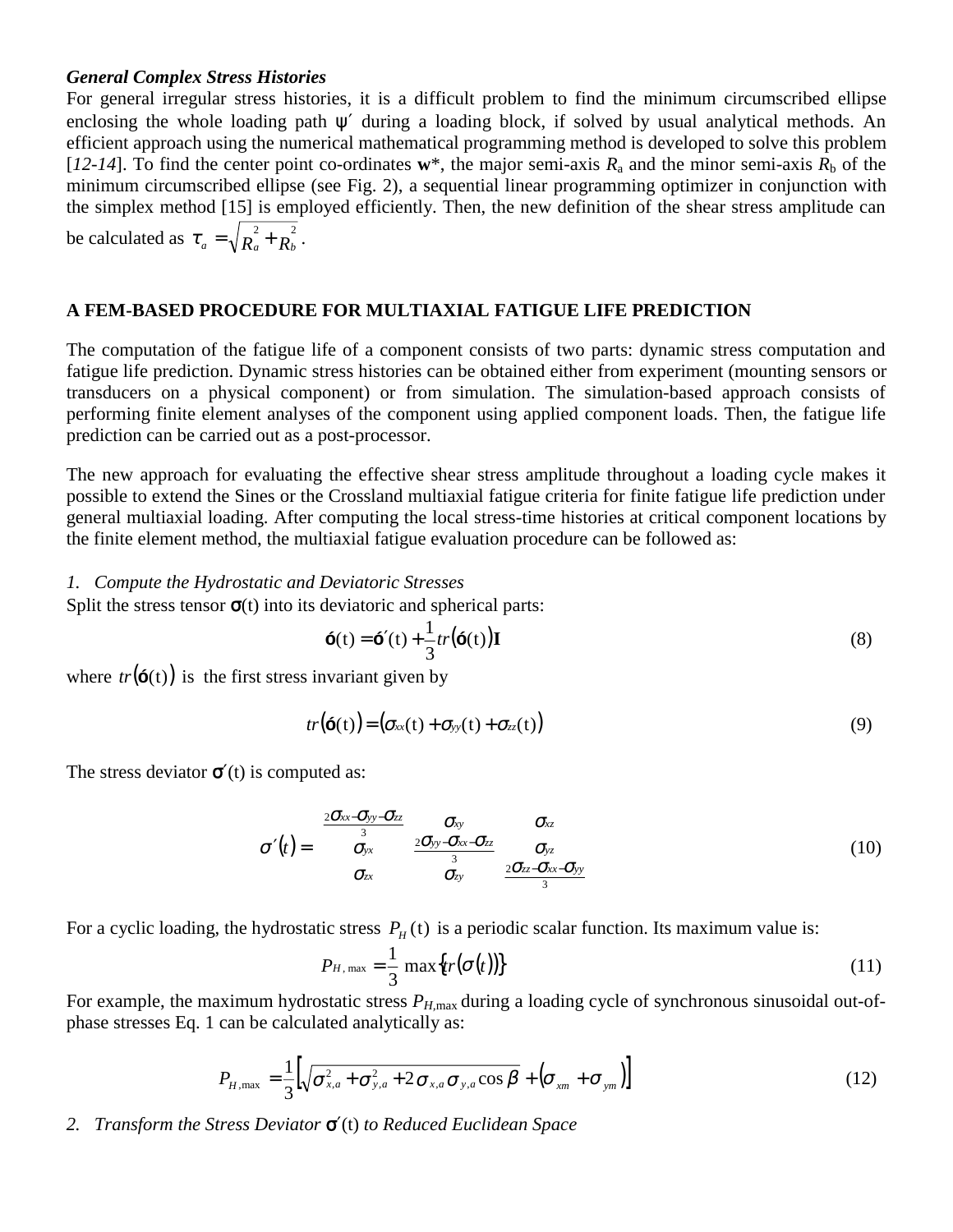To make it easier to compute the shear stress amplitude, the following transformation rules can be used [*6*]:

$$
S_1 = \frac{\sqrt{3}}{2}\sigma'_{xx}, \quad S_2 = \frac{1}{2}(\sigma'_{yy} - \sigma'_{zz}), \quad S_3 = \sigma'_{xy}, \quad S_4 = \sigma'_{xz}, \quad S_5 = \sigma'_{yz}
$$
(13)

where  $\sigma'_{xx}$ ,  $\sigma'_{yy}$ ,  $\sigma'_{zz}$ ,  $\sigma'_{xy}$ ,  $\sigma'_{xz}$ ,  $\sigma'_{yz}$  are the six components of the deviatoric stress vector  $\sigma'(t)$ , and  $S_1$ ,  $S_2$ ,  $S_3$ ,  $S_4$ , *S*5 are the five components of the transformed deviatoric stress vector *S***(t)**. With the above transformation, the deviatoric stress vector  $\sigma'(t)$  is mapped onto a vector  $S(t)$  in a 5-dimensional Euclidean space  $E_5$ . In this way, the stress deviator is fully described by a smaller number of components in the transformed space. During a periodic loading, the tip of the vector  $S(t)$  describes a closed curve  $\Phi'$  in the transformed deviatoric stress space.

#### *3. Computation of the Equivalent Shear Stress Amplitude*

In the transformed deviatoric stress space, the loading path is a closed curve  $\Phi'$  in the deviatoric hyperplane. If the local stress-time histories are the synchronous sinusoidal waveforms as expressed in Eq. 1, the equivalent shear stress amplitude can be calculated directly using Eq. 2. When the local stress-time histories are irregular waveforms, a numerical approach with a sequential linear programming optimizer in conjunction with the simplex method can be employed to find the major semi-axis radius  $R_a$  and the minor semi-axis radius  $R<sub>b</sub>$  of the minimum circumscribed ellipse. Then, the equivalent shear stress amplitude can be calculated as  $\tau_a = \sqrt{R_a^2 + R_b^2}$ .

#### *4. Fatigue Life Prediction*

Once the equivalent shear stress amplitude  $\tau_a$  and the maximum hydrostatic stresses  $P_{\text{H,max}}$  throughout a general multiaxial loading block have been computed correctly following the above steps, the fatigue life *N* can be obtained from the iterative solution of the formulation of the Crossland´s criterion ( or the Sines Criterion) by using the Newton-Raphson algorithm:

$$
\tau_a + k(N)P_{H,\text{max}} = \lambda(N) \tag{14}
$$

where 
$$
k(N) = \left(\frac{3t_{-1}(N)}{f_{-1}(N)}\right) - \sqrt{3}
$$
  $\lambda(N) = t_{-1}(N)$  (15)

*f*-1(*N*) and *t*-1(*N*) are the uniaxial reversed bending fatigue strength and the reversed torsion fatigue strength at *N* cycles, respectively.

#### **APPLICATION EXAMPLES AND VALIDATION OF THE PROPOSED APPROACH**

Most of the published experimental results were obtained from the cylinder or bar specimens under Biaxial or Triaxial synchronous sinusoidal stresses as expressed in Eq. 1, so the closed form formulations of the general approach proposed in this paper can be applied easily for prediction. The verification of the proposed approach uses experimental data collected from the literature shows good correlation between predictions and experiments. Due to space limitation, only the comparison with Simburger´s test results [16] is shown in Table1. The last column of Table 1 shows the error index of the prediction expressed as the relative difference between the left and right handsides of Eq. 14.

A group of biaxial fatigue loading cases ( $\sigma_{xx}$  and  $\sigma_{yy}$ ) including the out-of-phase angles, different waveforms and different frequencies as shown in Fig. 3 is analyzed by the approach proposed and implemented in this paper. The loading path corresponding to each load case in the transformed deviatoric stress space is shown in Fig. 4. It may be noticed that the loading path curves are strongly influenced by the out-of-phase angles,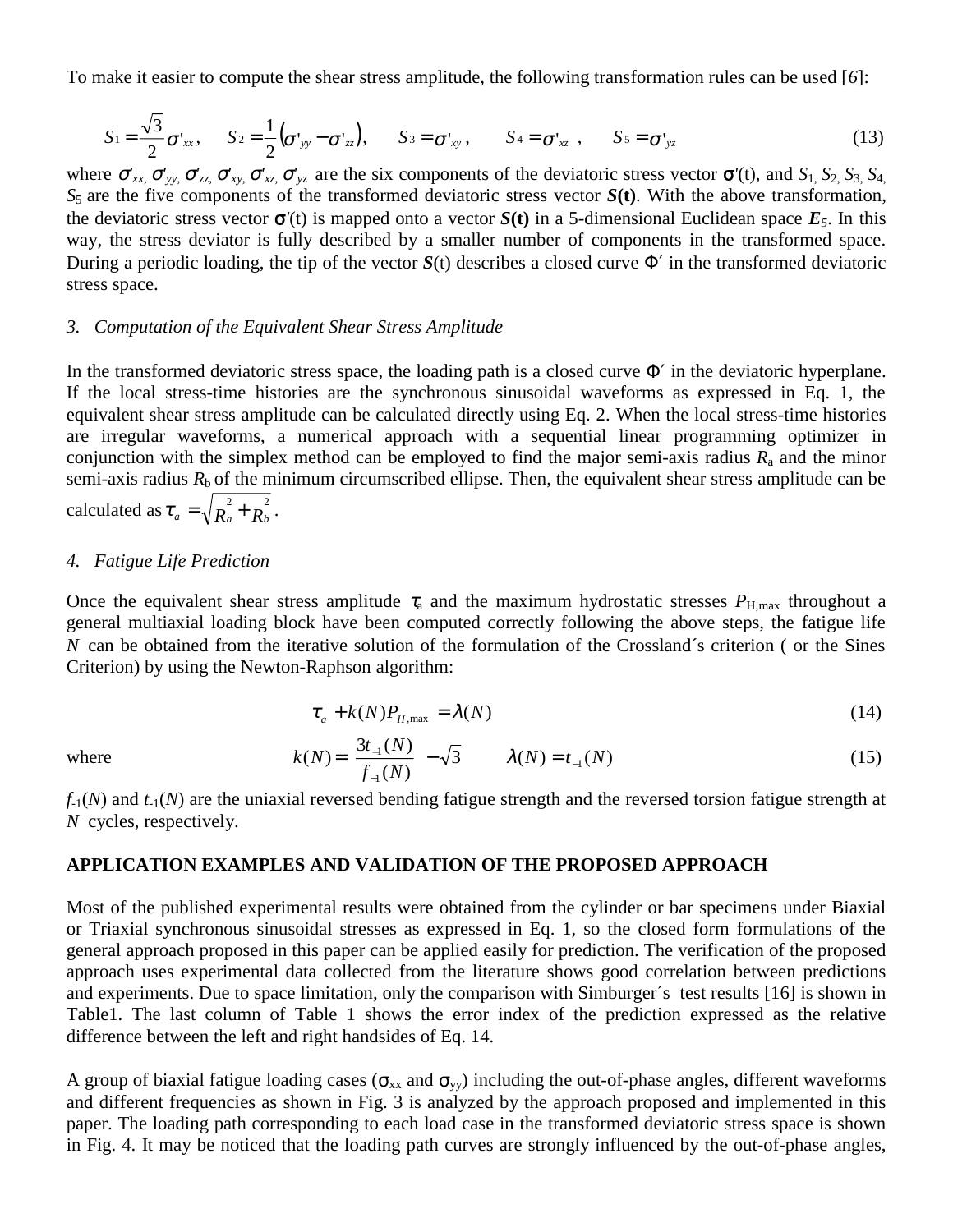waveforms and frequency ratios. The last two rows in Table 2 display the shear stress amplitude values obtained with the definition used by the current approach (the minimum circumscribed circle approach) and the definition proposed in this paper, respectively. It is shown that the new approach can characterize the non-proportional loading effects. Table 3 shows the comparison between the predicted and the experimental result by McDiarmid [17]. Where  $\sigma_A$  is the uniaxial longitudinal fatigue strength at 10<sup>6</sup> cycles,  $\sigma_{Ia}$  is the allowable maximum principal stress amplitude for each load case at 106 cycles. σ*1a /*σ*<sup>A</sup>* represents the reduction of fatigue strength due to the bi-axial loading effects. Agreement between predicted and experimental fatigue strength is satisfactory.

As an application example, fatigue analysis of a torque arm of an automotive rear suspension was carried out. As shown in Fig. 5, the model is fixed at the rim of the larger hole and loaded at the edge of the smaller hole with dynamic forces  $\mathbf{F}_x(t)$  and  $\mathbf{F}_y(t)$ . Quasi-static finite element analyses of this component were performed using unit load vectors using the ANSYS [18] finite element code. The stress influence coefficients obtained from these analyses were then superimposed with the dynamic loads  $\mathbf{F}_x(t)$  and  $\mathbf{F}_y(t)$  to compute dynamic stress histories at each node point of the component. Then, node fatigue damage evaluation was carried out as a post-processor with the procedures presented above. Fig. 6 shows the fatigue damage contour plot of the torque arm component.

### **CONCLUSIONS**

The minimum circumscribed ellipse approach provides an efficient and easy-to-use approach to fully characterize the non-proportional loading effects. With this new approach for evaluating the effective shear stress amplitude, the Sines and Crossland multiaxial fatigue criteria can be extended for finite fatigue life prediction. Multiaxial fatigue test results collected from the literature, including complex stress histories with different waveforms, frequencies, out-of-phase angles and mean stresses, are used for validating the developed approach in this paper. The correlation is satisfactory. The numerical algorithm for computation of the major and minor ellipse semi-axes, required to evaluate the shear stress amplitude and mean value, is general and efficient. It provides an unified approach for fatigue design, that is particularly suitable for integration with computer aided design.

# **REFERENCES**

- 1. Bannantine, J.A. and Socie, D.F. (1991) ESIS10,Kussmaul, K., McDiarmid, D., Socie, D. Eds, pp. 35-51.
- 2. Dang-Van, K. (1993) in ASTM STP 1191, D.L. McDowell and R. Ellis. Eds., pp. 120-130.
- 3. Wang, C.H. and Brown, M.W. (1996) ASME J. Engng. Mater. Technology **118**, 367.
- 4. Robert, J.L., Fogue, M. and Bahuaud, J., (1994) in ASTM STP 1231, C. Amzallag, Ed., pp.369-387.
- 5. Liu Jiping (1997) Proceed. 5th Int. Conf. Biaxial/Multiaxial Fatigue & Fracture, Poland, pp.45-62.
- 6. Papadopoulos, I.V.(1997) Advanced Course on High-cycle Metal Fatigue,CISM, Udine, Italy.
- 7. McDowell, D.L. (1996) International Journal of Fracture **80**, pp.103-145.
- 8. Sines, G., (1959) Metal Fatigue, McGraw Hill, New York, pp.145-169.
- 9. Crossland, B., (1956) *Proc. Int. Conf. on Fatigue of Metals*, London, pp.138-149.
- 10. Fuchs, H.O. and Stephens, R.I., (1980) *Metal Fatigue in Engineering*, Addison-Wesley.
- 11. Heidenreich, R., Zenner H. and Richter I., (1983) *Forschungshefte FKM,* Heft 105.
- 12. Li, B., (1999) Ph.D. thesis, Technical University of Lisbon, Portugal.
- 13. Li, B., Santos, J.L.T.and de Freitas, M., (2000) Mechanics of Structures and Machines, **28**, pp.85-103.
- 14. Freitas, M., Li, B. and Santos, J.L.T., to appear in ASTM STP 1387.
- 15. Arora, J.S., (1989) *Introduction to Optimum Design*, McGraw-Hill, New York.
- 16. Simburger, A., (1975) LBF Darmstadt, Bericht, Nr-FB-121.
- 17. McDiarmid, D.L., (1989) *Biaxial and Multiaxial Fatigue,* EGF3 Mech. Eng. Pub., London, *pp.557-573.*
- 18. ANSYS 5.0 (1992) Swanson Analysis Systems, Inc., Houston, PA 15342-0065.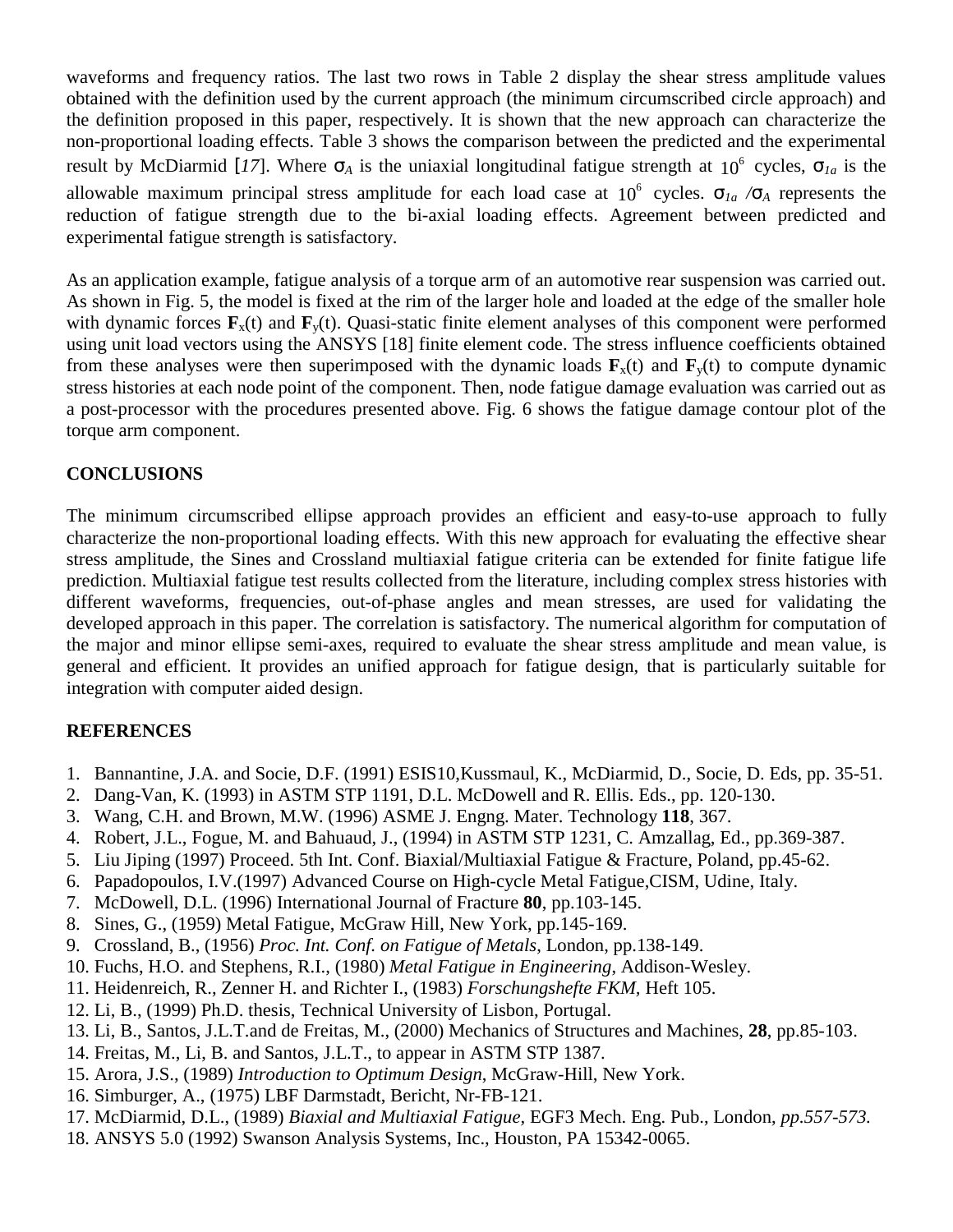|                                   |                |                | $1000000$ $1000$ , $11(11)$ |                 | $1 - 3$ $1 - 1$ $1 - 1$ |          |             |          |
|-----------------------------------|----------------|----------------|-----------------------------|-----------------|-------------------------|----------|-------------|----------|
| Stresses [MPa] expressed in Eq. 1 |                |                |                             |                 |                         |          | Error Index |          |
| $\sigma_{\rm x,a}$                | $\sigma_{x,m}$ | $\sigma_{v,a}$ | $\sigma_{\rm y,m}$          | $\sigma_{xy,a}$ | $\sigma_{xy,m}$         | β        | γ           | $I(\%)$  |
| 234                               | $\theta$       | 256            | 256                         | $\Omega$        | $\theta$                | 180      | $\cdots$    | $-4.81$  |
| 300                               | $-300$         | 330            | 330                         | $\theta$        | $\theta$                | $\Omega$ | $\cdots$    | $-13.16$ |
| 275                               | $-275$         | 302            | 302                         | $\theta$        | $\theta$                | 90       | $\cdots$    | 0.56     |
| 183                               | 183            | 367            | 367                         | $\Omega$        | $\theta$                | $\theta$ | $\cdots$    | 2.69     |
| 250                               | 250            | 275            | 275                         | $\Omega$        | $\theta$                | 180      | $\cdots$    | 10.87    |
| 327                               | $\Omega$       | $\Omega$       | $\Omega$                    | 188             | $\theta$                | .        | $\theta$    | 4.35     |
| 250                               | 250            | $\Omega$       | $\overline{0}$              | 144             | $\theta$                | .        | 90          | $-11.34$ |
| 288                               | $\Omega$       | $\Omega$       | $\Omega$                    | 165             | 165                     | .        | 90          | $-8.23$  |
| 292                               | $\Omega$       | $\Omega$       | $\Omega$                    | 167             | $\theta$                | .        | 60          | $-7.03$  |
| 285                               | $\mathbf{0}$   | $\mathbf{0}$   | $\overline{0}$              | 163             | 163                     | .        | $\theta$    | $-9.26$  |
| 304                               | $\mathbf{0}$   | $\theta$       | $\mathbf{0}$                | 174             | $\boldsymbol{0}$        | .        | 90          | $-3.18$  |

TABLE 1: Comparison with Simburger´s tests [16], Material=CK45 N=100 000 cycles, *f*-1(N) = 423 MPa, *t*-1(N) = 287 MPa

 TABLE 2: Comparison between results by the new approach (Minimum Circumscribed Ellipse) and the current approach (Minimum Circumscribed Circle)

|                                  | case 1   | case 2 | case 3 | case 4 | case 5 | case 6 |
|----------------------------------|----------|--------|--------|--------|--------|--------|
| Major semi-axis $R_a$            | 188.2    | 256.5  | 326.0  | 306.2  | 188.0  | 326.0  |
| Minor semi-axis $Rb$             | $\theta$ | 233.1  | 148.0  | 177.0  | 187.0  | 188.0  |
| $\tau_a$ (Current approach), MPa | 188.2    | 256.5  | 326.0  | 306.2  | 188.0  | 326.0  |
| $\tau_a$ (New approach), MPa     | 188.2    | 346.6  | 358.0  | 353.6  | 265.4  | 376.5  |

TABLE 3: Comparison between predicted and experimental fatigue strength results [*17*]

| Load Case | $\sigma_{1a}/\sigma_A$ (predicted) | ັ<br>$\sigma_{1a}/\sigma_A$ (experiment) |
|-----------|------------------------------------|------------------------------------------|
|           | 0.81                               | 0.82                                     |
|           | 0.57                               | 0.63                                     |
|           | 0.58                               | 0.57                                     |
|           | 0.56                               | 0.63                                     |



**Figure 1:** The current approaches for evaluating the amplitude and mean value of shear stresses  $\tau(t)$ .



 **Figure 2:** The minimum circumscribed circle and ellipse approaches.